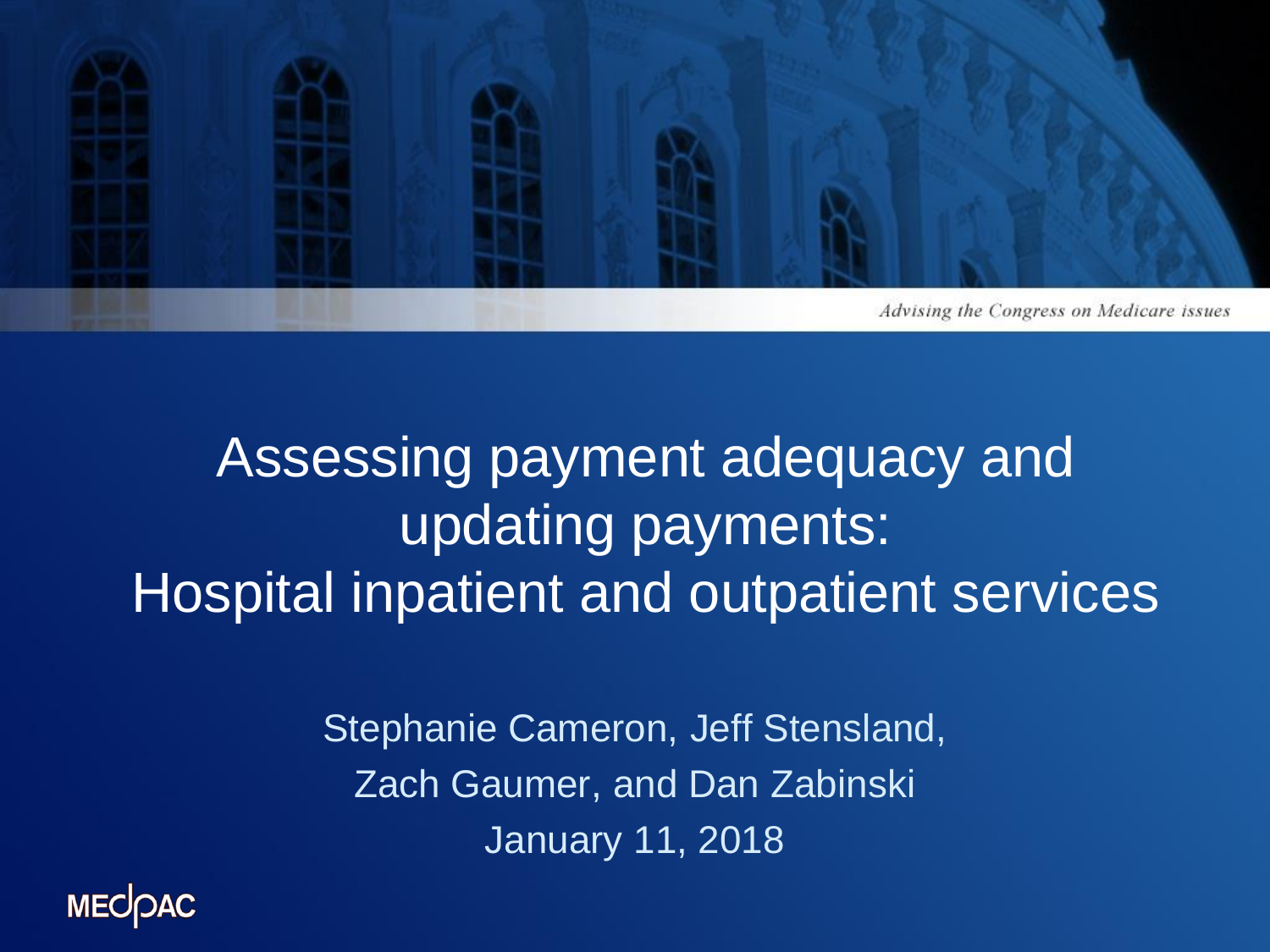### Payment adequacy indicators

- **Beneficiaries' access to care**
- **Providers' access to capital**
- Quality of care
- Cost growth and margins for 2016

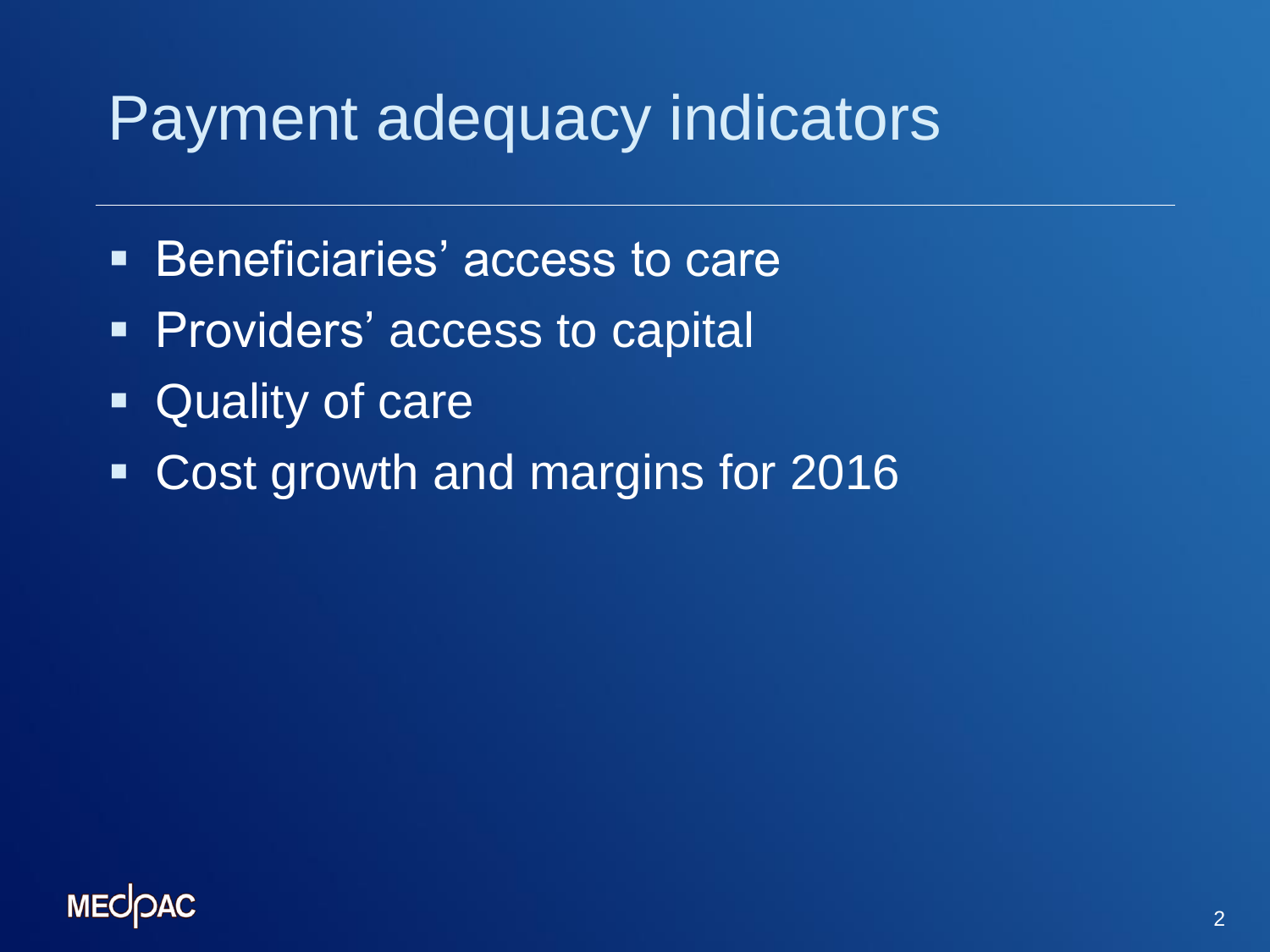# Overview of hospital inpatient and outpatient services, 2016

- 2016 Medicare spending:
	- **Inpatient: \$116 billion**
	- **Dutpatient: \$61 billion**
	- **Uncompensated care: \$6.4 billion**
- $\blacksquare$  Hospitals: ~4,700
	- **Iomark admissions: ~10 million**
	- **Dutpatient visits: ~200 million**

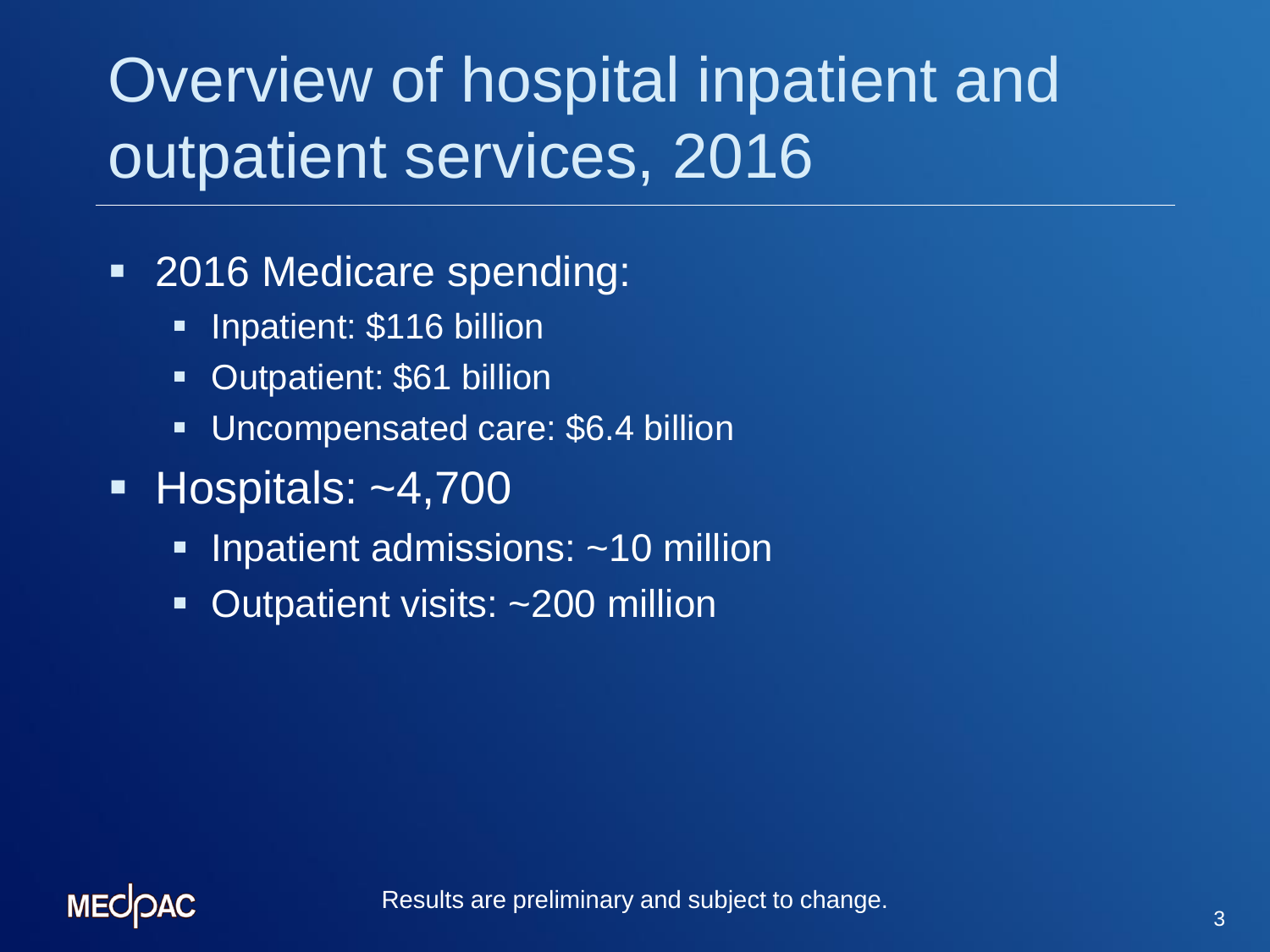## Indicators of payment adequacy

#### **Access to care: Good**

- **Inpatient hospital use decreased**
- **Dutpatient hospital use increased**
- **Excess capacity with overall 62% occupancy**
- **Access to capital: Strong**
- Quality: Improving (lower readmissions, mortality)
- 2016 Medicare margins
	- Aggregate margin: -9.6%
	- **Efficient provider : 49%**
	- Marginal profit: +8%
- 2018 projected aggregate Medicare margin: -11%

#### **MECOAC**

Results are preliminary and subject to change.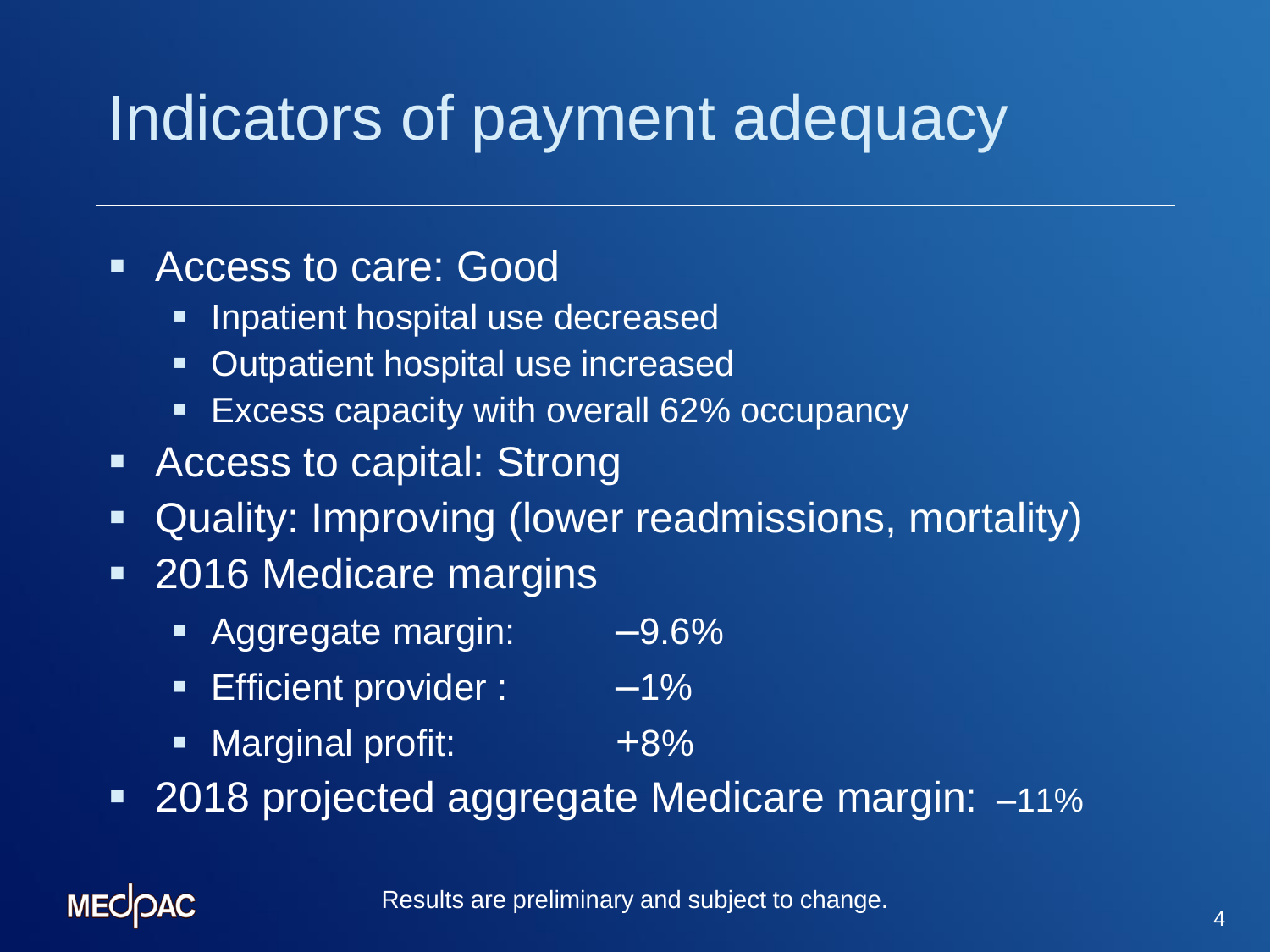## Trend in Medicare marginal profit

- Compares Medicare fee-for-service payment rates to marginal costs of providing those services
- **Indicates whether providers have a financial incentive** to take additional Medicare patients
- Marginal profit has decreased since 2012

|                                     | 2013 2014* 2015 2016 |    |
|-------------------------------------|----------------------|----|
| Medicare marginal profit 14% 10% 9% |                      | 8% |

Note: The decrease in Medicare marginal profit between 2013 and 2014 reflects, in large part, the change in how Medicare pays for uncompensated care. Source: Medicare cost reports.

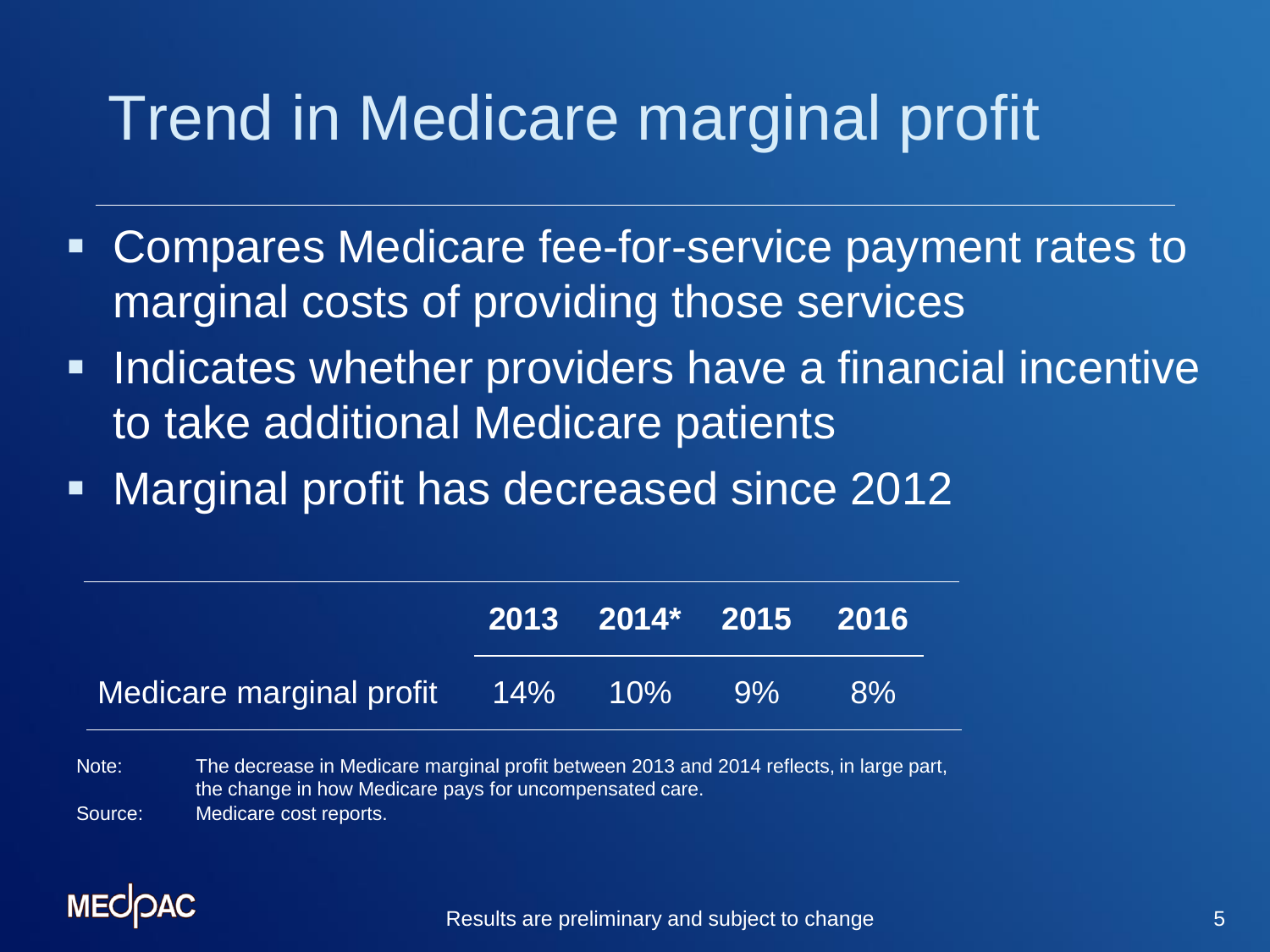### Medicare share of total revenue remains flat as Medicare share of discharges increases



Results are preliminary and subject to change